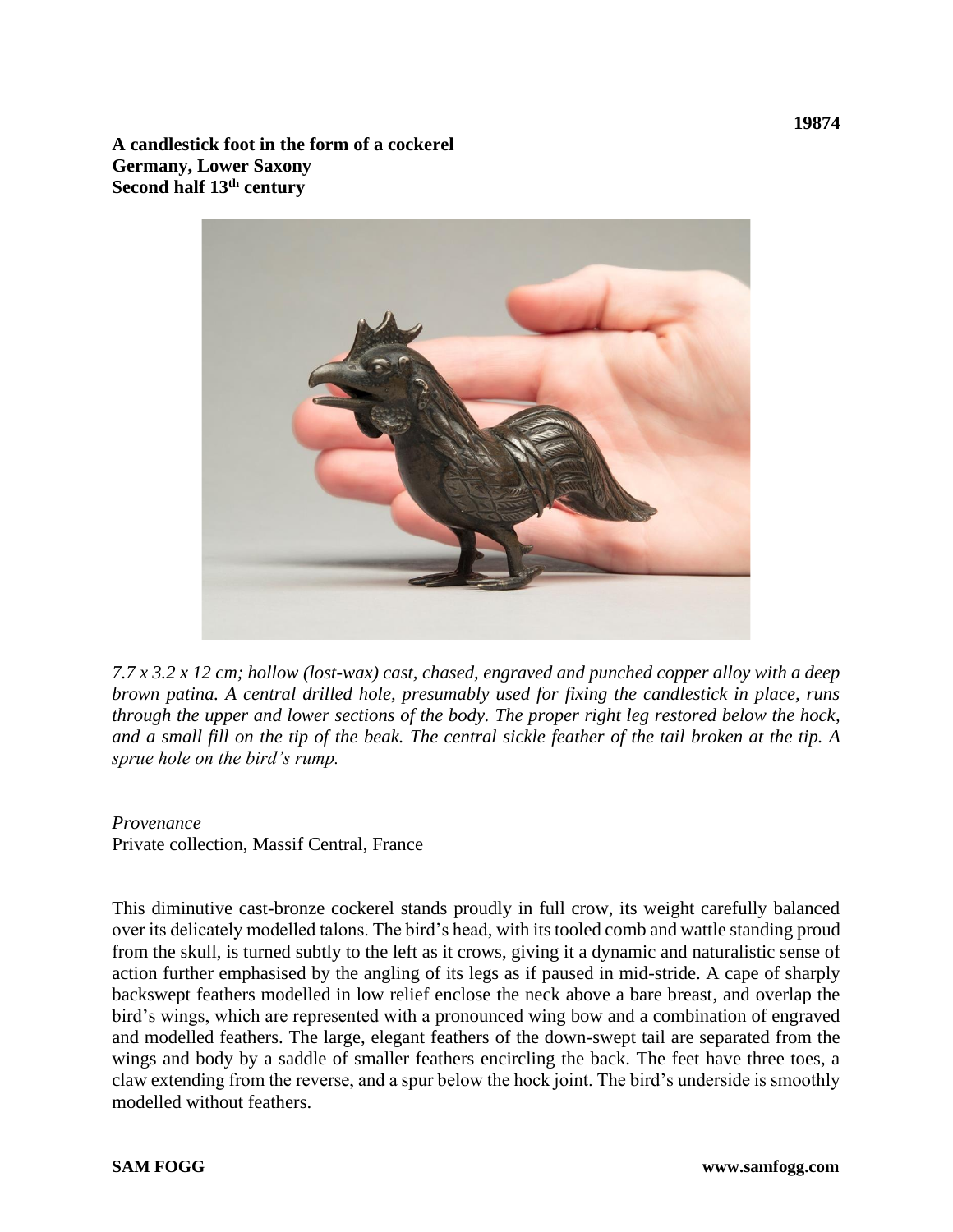The defining features of this strutting cockerel place its creation in the second half of the thirteenth century, when the famed bronze casters of Hildesheim in Lower Saxony led the technological and aesthetic advancement of the artform. Large free-standing monuments such as the eagle lectern of the c.1230s in Hildesheim Cathedral (fig. 1) brilliantly elucidate how the Hildesheim bronze casters' and their sculptor collaborators had developed an acute sense of anatomical verism, and an attentiveness towards naturalistic balance, with animals and birds carefully poised over their feet in a thoroughly believable pose. Following the example of the Hildesheim lectern, key documents of this approach to verism, weighting and balance are a series of cockerel aquamaniles thought to have been produced in the region toward the end of the thirteenth century.<sup>1</sup> The example now preserved in the Metropolitan Museum in New York is modelled so as to balance perfectly over its claws, and just like our much smaller bird it has a similarly opened beak, with the same hooked upper section, as well as comparably arranged wattles and comb (fig. 2). A similarly conceived dove aquamanile, also standing over its feet and with its head and neck positioned in an identical manner to our bird is in the Kolumba Museum in Cologne.<sup>2</sup> Two other surviving cockerel aquamaniles (in Frankfurt and Nuremberg respectively: see figs. 3-4) also have elements of this approach, though both are supported in three places by way of their tail feathers or projecting struts respectively. Technically, the presence of a sprue hole in the rear feathers of our bird is especially analogous to the Nuremberg vessel, suggesting a similar approach to the founding process in spite of differences in scale.



These parallels all serve to highlight the question of function. While larger cockerel aquamaniles clearly served as vessels for pouring water and potentially also other liquids, our bird has no apparent place or capacity in this context, despite its opened beak and the piercing through to the interior of the casting visible at the back of the mouth. The drill holes present in the top of the body (bordering the saddle feathers just behind the cape) and on its underside suggest that the figure was attached by way of a pin or screw to a larger object, perhaps a base of some form, and that it supported a superstructure of some form on its back. Such features are in fact absolutely typical for cast copper alloy candlesticks and candle 'feet' of the period, which were often assembled from multiple parts held together by a central column, stem, or pin. The diminutive scale of our cockerel also serves to bolster such a reconstruction, being closely

<sup>&</sup>lt;sup>1</sup> Alternatively dated in the surrounding scholarship to the second half of the 13<sup>th</sup> century or c. 1300; see Ursula Mende, *Die mittelalterlichen Bronzen im Germanischen Nationalmuseum: Bestandskatalog,* Nuremberg, Germanisches Nationalmuseum, 2013, pp. 189-190.

<sup>2</sup> Otto Falke and Erich Meyer, *Romanische Leuchter und Gefässe: Giessgefässe der Gotik,* Berlin, 1983, p. 101, fig. 232.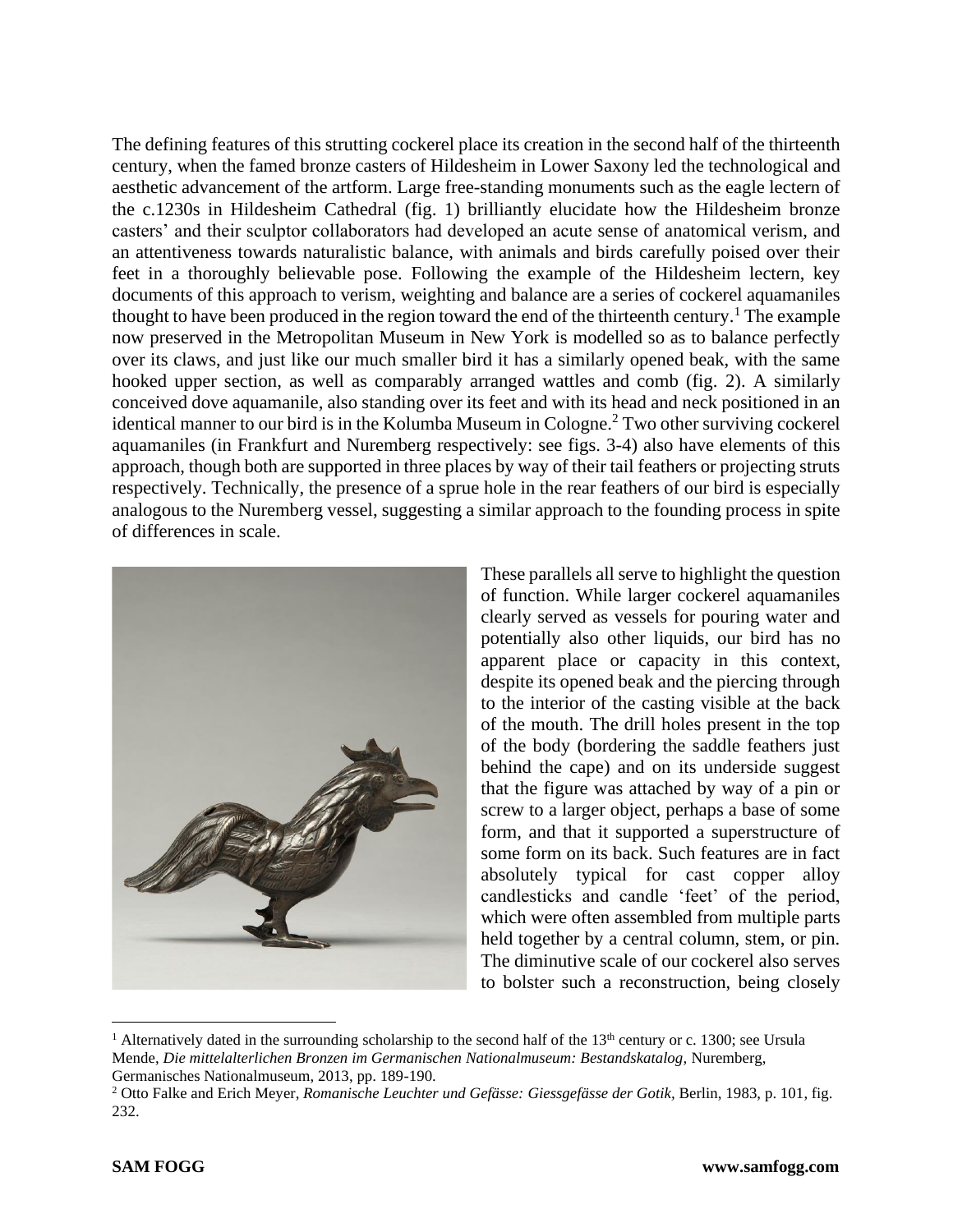analogous to a number of surviving anthropomorphic and zoomorphic candlesticks cast in thirteenth-century Hildesheim. Of these, the famous *drachenleuchten* or dragon lights preserved in museums around the world offer direct parallels, particularly in their approach to engraved surface detail (fig. 5). The language of the tooling used on our cockerel, with small circular or 'ball-point' punches texturizing the comb and wattle, and engraved linear elements enlivening the various feather motifs over the body, all accord closely to the techniques and decoration of Hildesheim metalwork at this time, both larger aquamaniles and the variously sized *drachenleuchten*. 3 It would appear, however, that our cockerel is the only surviving example of its type and iconography, making it a unique document in the story of Hildesheim metalwork of the thirteenth century.



## *Related literature*

Michael Brandt ed., *Bild und Bestie; Hildesheimer Bronzen der Stauferzeit*, Exh. Cat (Hildesheim, 2008)

P. Barnet, P. Dandridge, *Lions, Dragons and other Beasts, Aquamanilia of the Middle Ages, Vessels for Church and Table*, Exh. Cat (New York, 2006)

Michael Hütt, *Aquamanilien; Gebrauch und Form* (Mainz am Rhein, 1993)

Ursula Mende, *Die Mittelalterlichen Bronzen im Germanischen Nationalmuseum*, Nürnberg, 2013

<sup>&</sup>lt;sup>3</sup> cf. horse and rider aquamaniles dated to c. 1225-50 and now in the Nationalmuseet in Copenhagen, inv. nos. D 333/1974 and D 334/1974, illustrated in Michael Brandt ed., *Bild und Bestie: Hildesheimer Bronzen der Stauferzeit*, Regensburg, 2008 p. 203, abb. 12-20. See also a number of Hildesheim-type dragon candlesticks with feathers engraved in an identical manner to those on our cockerel, illustrated in pp. 73-79.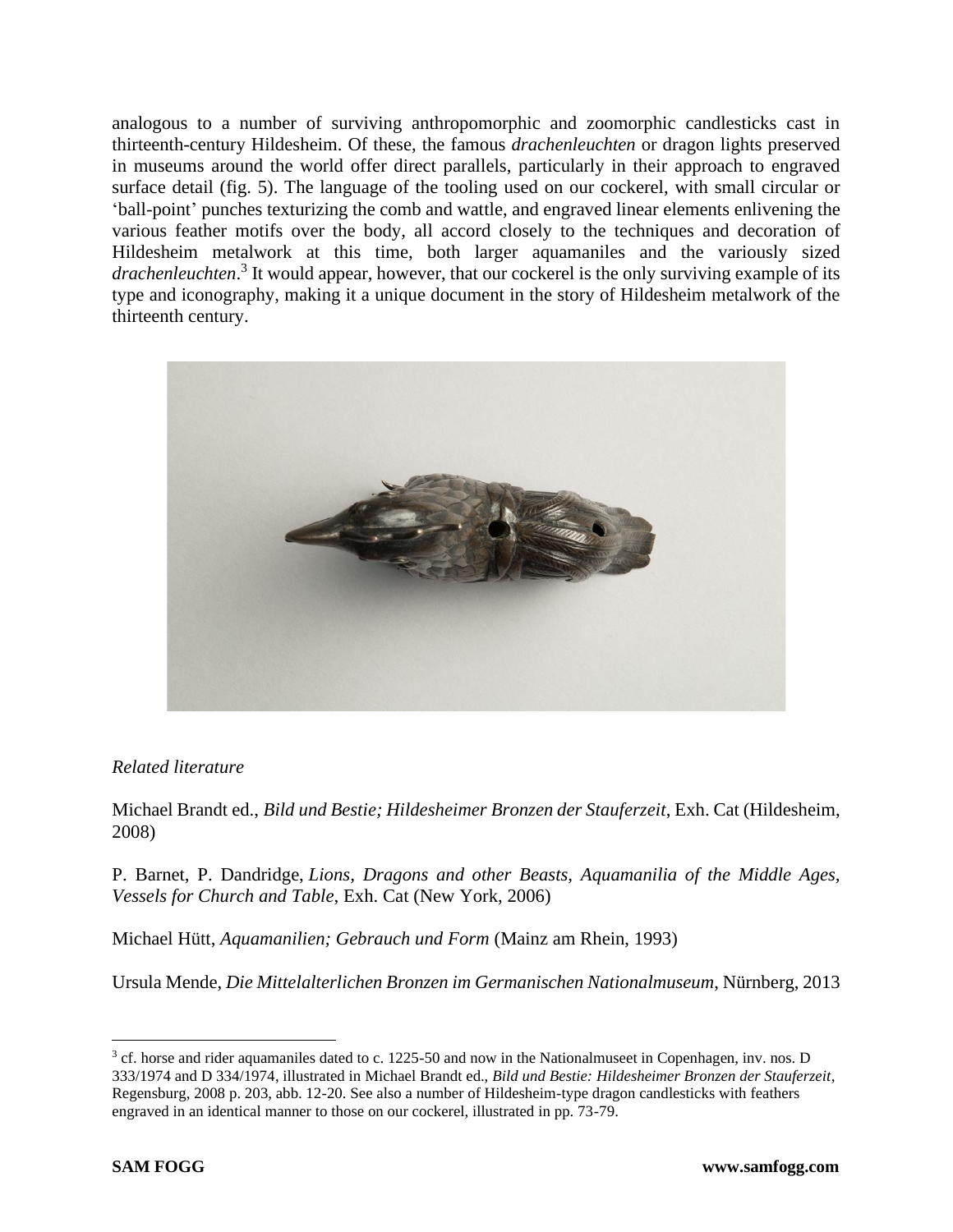

Fig. 1 The Hildesheim 'Eagle Lectern' Lower Saxony, Hildesheim c. 1230-40 *57.5 cm (height); cast, chased, engraved and punched copper alloy* Hildesheim Cathedral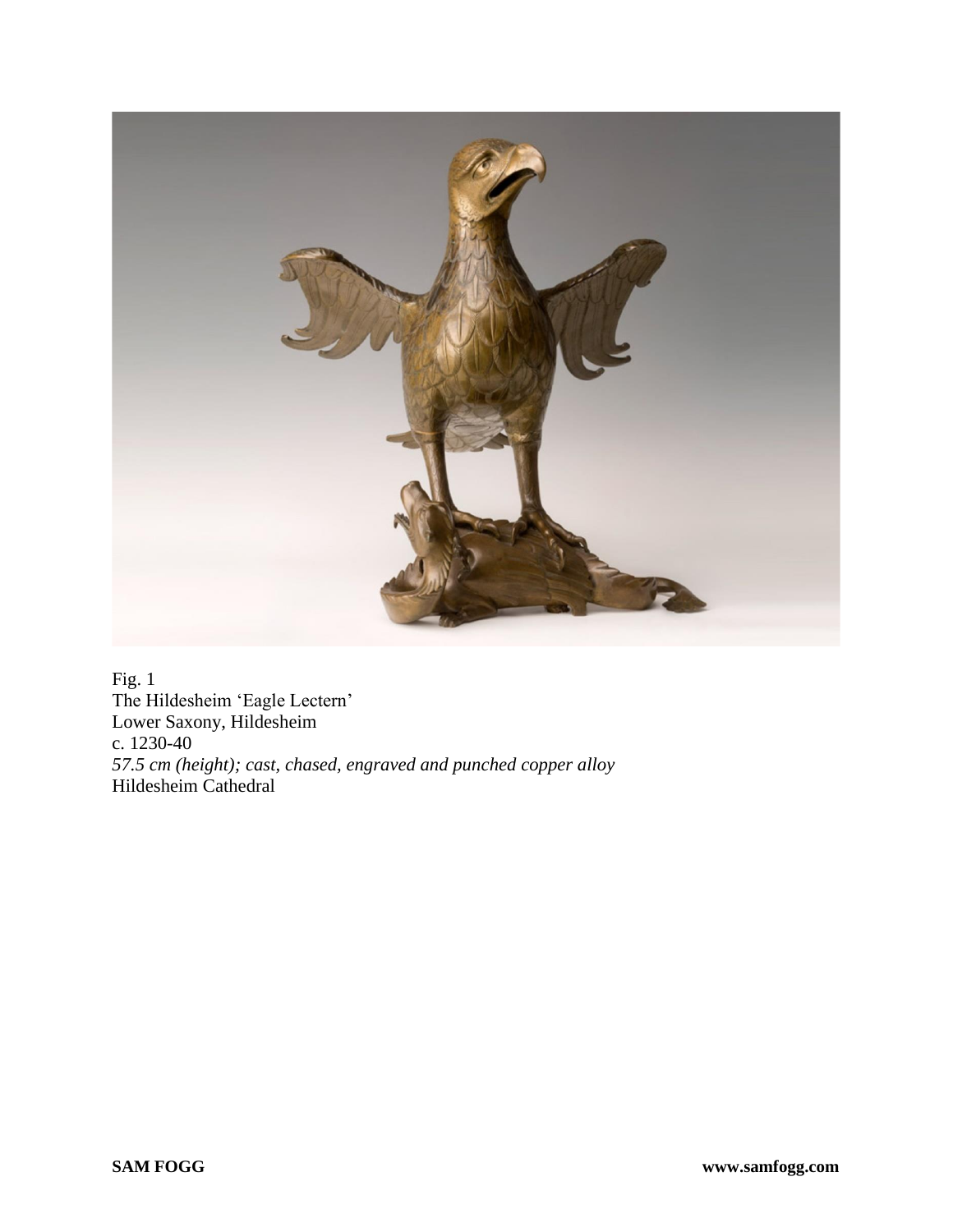

 $Fig. 2$ Cockerel aquamanile Germany, Lower Saxony Second half 13<sup>th</sup> century *25.2 x 10.5 x 24.7 cm; cast, chased, engraved and punched copper alloy* New York, Metropolitan Museum of Art, inv. 1989.292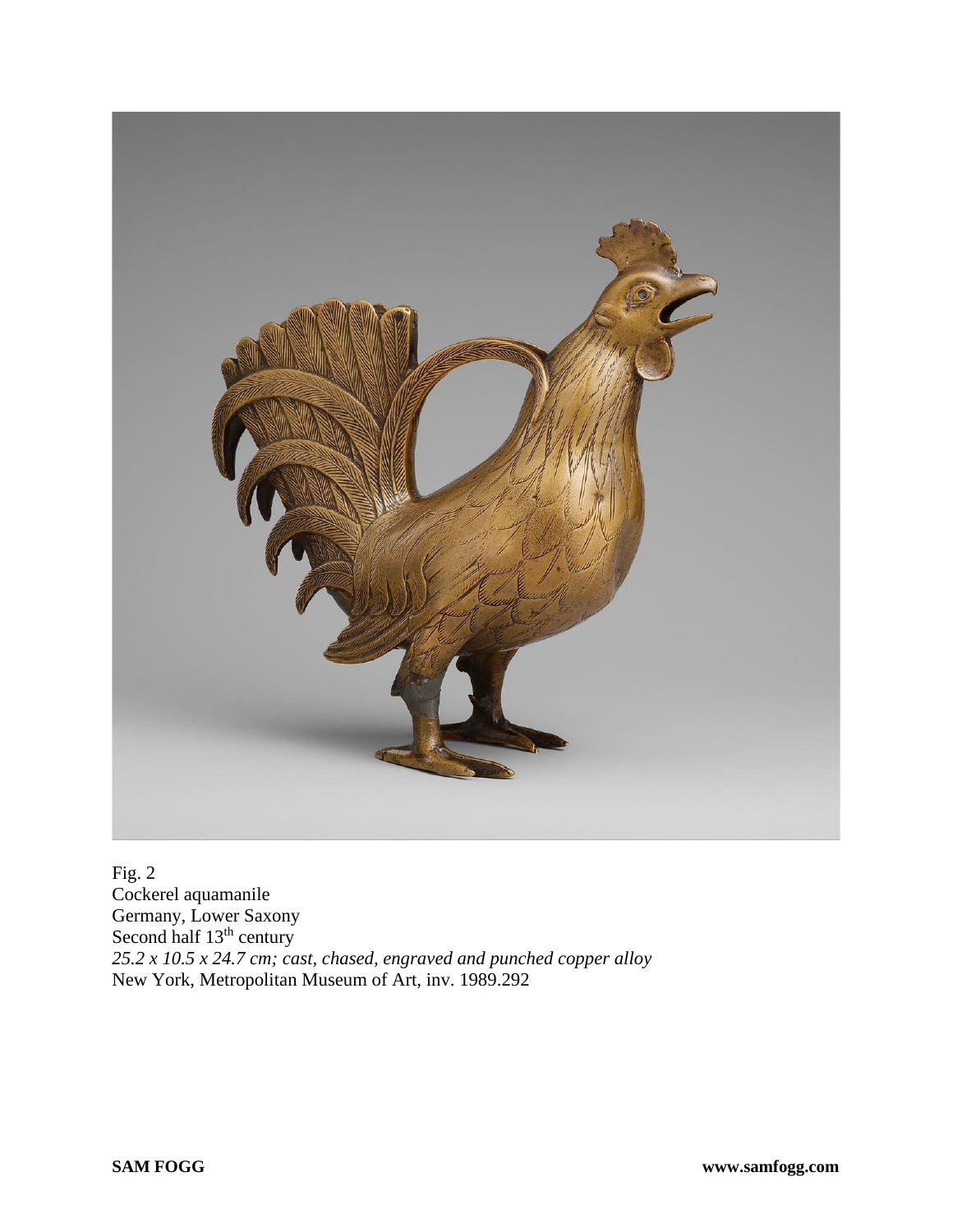

Fig. 3 Cockerel aquamanile Germany, Lower Saxony Second half 13<sup>th</sup> century *cast, chased, engraved and punched copper alloy* Frankfurt am Main, Museum Angewandte Kunst, inv. WMF 1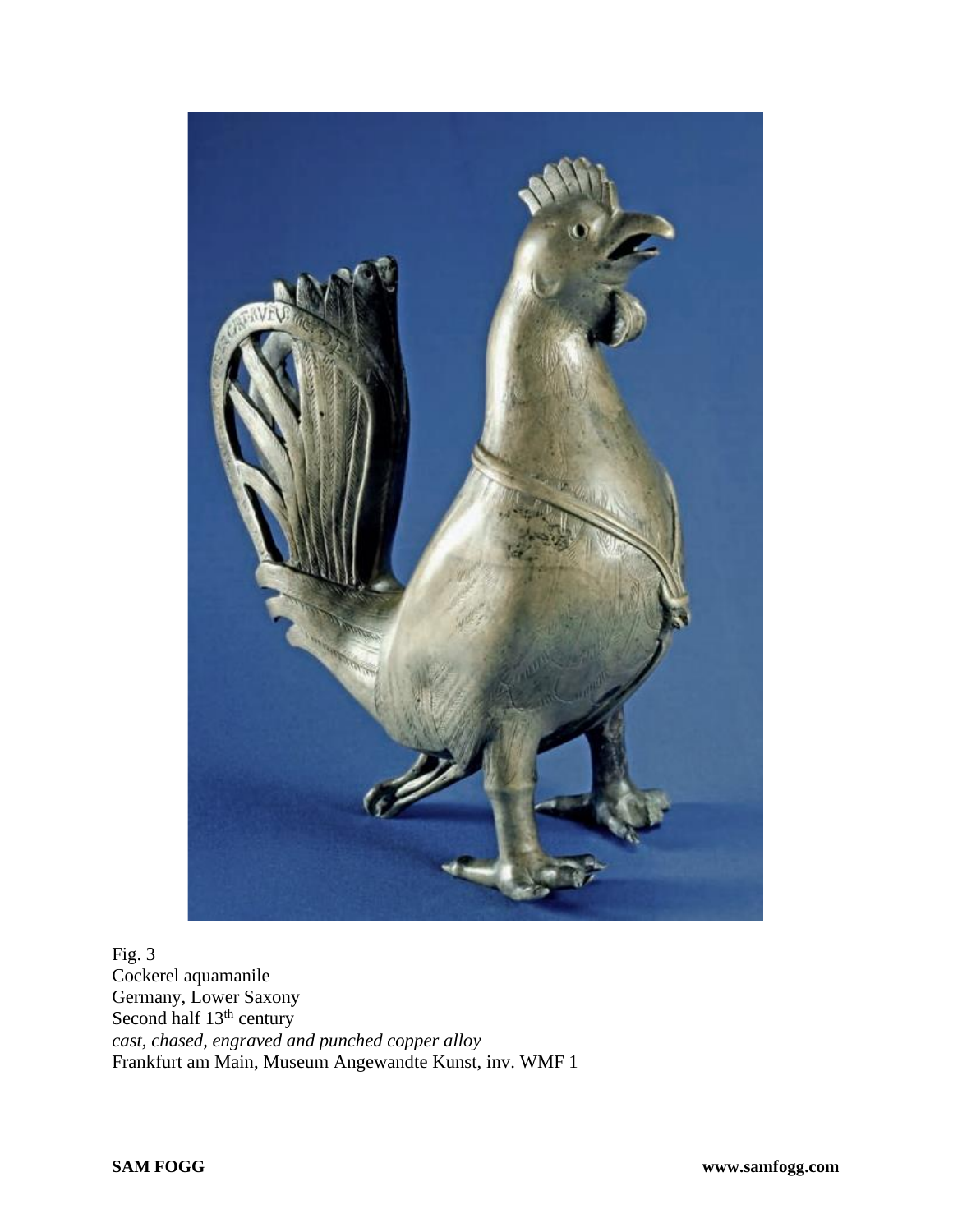

Fig. 4 Cockerel aquamanile Lower Saxony  $13<sup>th</sup>$  century *22.5 x 21.8 cm; cast, chased, engraved and punched copper alloy* Nuremberg, Germanisches Nationalmuseum, inv. KG490